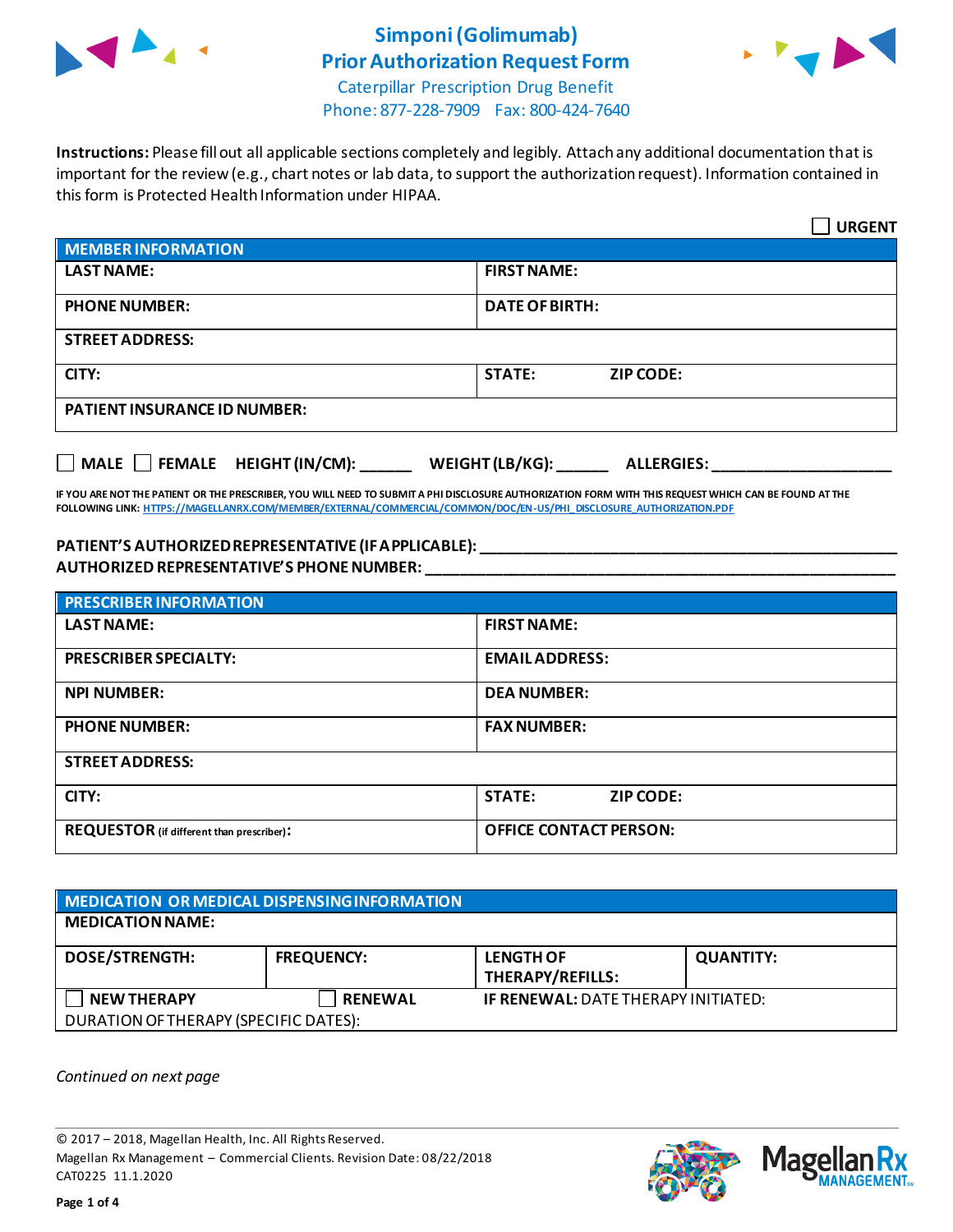

## **Simponi(Golimumab) Prior Authorization Request Form**





| <b>MEMBER'S LAST NAME:</b>                                                                                                                                                                                                                                                                                                          | <b>MEMBER'S FIRST NAME:</b>                                                                                                                                                                                                                                                                                                             |                                                                |
|-------------------------------------------------------------------------------------------------------------------------------------------------------------------------------------------------------------------------------------------------------------------------------------------------------------------------------------|-----------------------------------------------------------------------------------------------------------------------------------------------------------------------------------------------------------------------------------------------------------------------------------------------------------------------------------------|----------------------------------------------------------------|
|                                                                                                                                                                                                                                                                                                                                     | 1. HAS THE PATIENT TRIED ANY OTHER MEDICATIONS FOR THIS CONDITION?                                                                                                                                                                                                                                                                      | NO <sub>1</sub><br>$\blacksquare$ YES (if yes, complete below) |
| <b>MEDICATION/THERAPY (SPECIFY</b><br>DRUG NAME AND DOSAGE):                                                                                                                                                                                                                                                                        | <b>DURATION OF THERAPY (SPECIFY</b><br>DATES):                                                                                                                                                                                                                                                                                          | <b>RESPONSE/REASON FOR</b><br><b>FAILURE/ALLERGY:</b>          |
| <b>2. LIST DIAGNOSES:</b>                                                                                                                                                                                                                                                                                                           |                                                                                                                                                                                                                                                                                                                                         | ICD-10:                                                        |
| □ Active ankylosing spondylitis<br>□ Moderate to severely active psoriatic arthritis<br>$\Box$ Moderate to severely active rheumatoid arthritis<br>$\square$ Polyarticular juvenile idiopathic arthritis<br>□ Other Diagnosis ________________ICD-10 Code(s): ____________                                                          |                                                                                                                                                                                                                                                                                                                                         |                                                                |
| PRIOR AUTHORIZATION.                                                                                                                                                                                                                                                                                                                | 3. REQUIRED CLINICAL INFORMATION: PLEASE PROVIDE ALL RELEVANT CLINICAL INFORMATION TO SUPPORT A                                                                                                                                                                                                                                         |                                                                |
| For all diagnoses, answer the following:<br>Rituxan, Orencia, Cimzia, Enbrel, Humira, Actemra or Xeljanz? □ Yes □ No<br>Select if Simponi is prescribed by the following specialists:<br>Dermatologist<br>Rheumatologist<br>$\Box$ Yes $\Box$ No<br>*Must submit dates of use.<br>$\Box$ Yes $\Box$ No<br>*Must submit dates of use | Will the patient be taking Simponi concurrently with another TNF antagonist or biologic, such as Kineret, Remicade,<br>Has the patient tried and had an inadequate response to at least a three month treatment with Enbrel?*<br>Has the patient tried and had an inadequate response to at least a three month treatment with Humira?* |                                                                |
| For active ankylosing spondylitis, also answer the following:<br>$\Box$ Yes $\Box$ No<br>*Must submit documentation.<br>Has the patient tried and failed methotrexate? $\Box$ Yes $\Box$ No                                                                                                                                         | Has the patient tried and failed at least two (2) NSAIDS or does the patient have a contraindication to NSAIDs?*                                                                                                                                                                                                                        |                                                                |
| *Must submit documentation.                                                                                                                                                                                                                                                                                                         |                                                                                                                                                                                                                                                                                                                                         |                                                                |
| *Must submit documentation.                                                                                                                                                                                                                                                                                                         | For moderate to severely active psoriatic arthritis, also answer the following:<br>Has the patient had a trial and inadequate response to oral disease-modifying anti-rheumatic agents (DMARDs)<br>such as methotrexate, sulfasalazine, cyclosporine or leflunamide(Arava)?* $\Box$ Yes $\Box$ No                                       |                                                                |
|                                                                                                                                                                                                                                                                                                                                     |                                                                                                                                                                                                                                                                                                                                         |                                                                |

© 2017 – 2018, Magellan Health, Inc. All Rights Reserved. Magellan Rx Management – Commercial Clients. Revision Date: 08/22/2018 CAT0225 11.1.2020

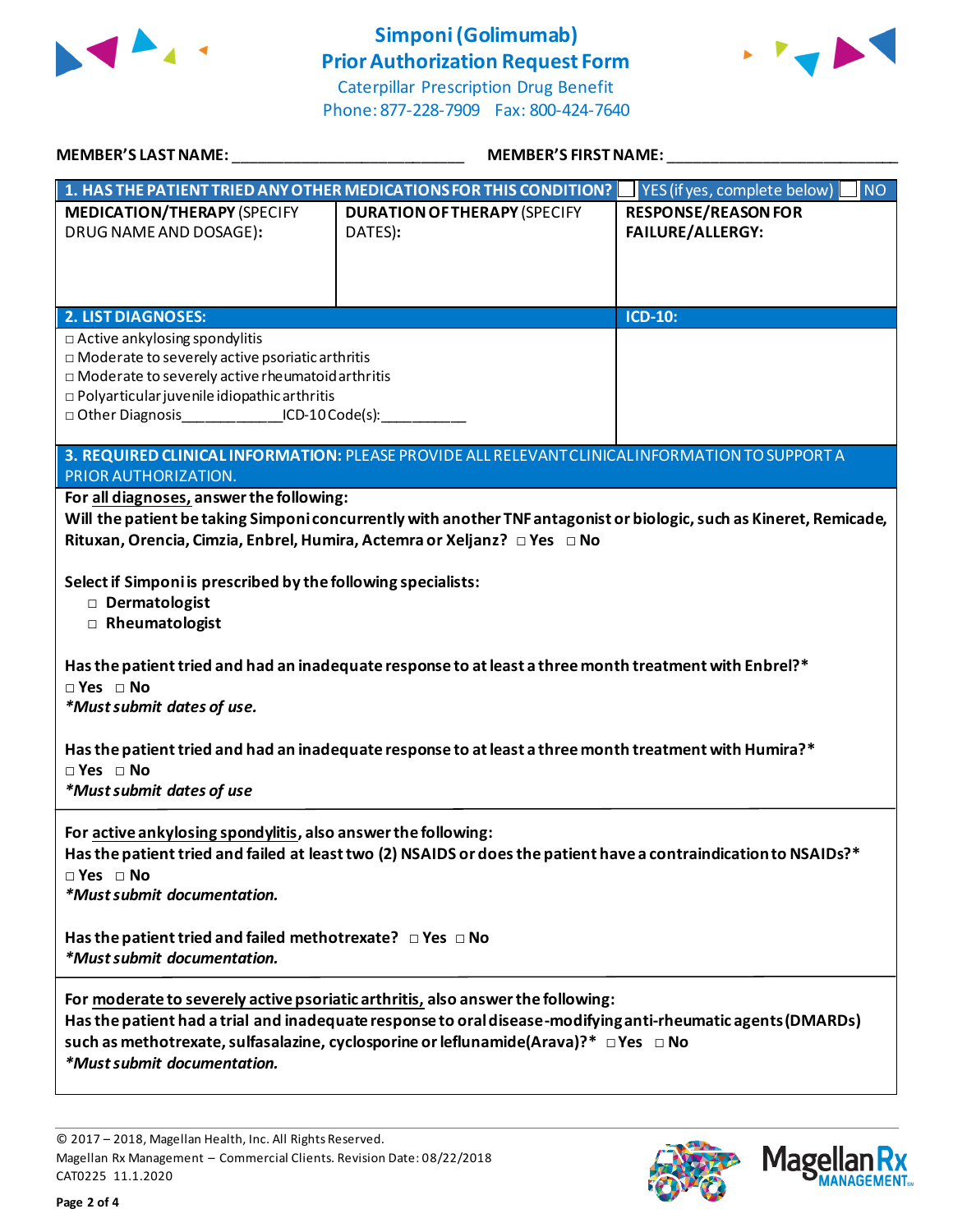



**MEMBER'S LAST NAME:** \_\_\_\_\_\_\_\_\_\_\_\_\_\_\_\_\_\_\_\_\_\_\_\_\_\_\_ **MEMBER'S FIRST NAME:** \_\_\_\_\_\_\_\_\_\_\_\_\_\_\_\_\_\_\_\_\_\_\_\_\_\_\_

| Is the patient unable to take a non-biologic DMARD due to chronic liver disease such as chronic hepatitis, fatty |
|------------------------------------------------------------------------------------------------------------------|
| liver, nonalcoholicsteatohepatitis/NASH, or elevated liver enzymes?* $\Box$ Yes $\Box$ No                        |
| <i>*Must submit documentation.</i>                                                                               |

**If "no" to the above question, please provide rationale (if applicable), explaining why the patient is unable to take a DMARD: For moderately to severely active rheumatoid arthritis, also answer the following: \_\_\_\_\_\_\_\_\_\_\_**

**\_\_\_\_\_\_\_\_\_\_\_\_\_\_\_\_\_\_\_\_\_\_\_\_\_\_\_\_\_\_\_\_\_\_\_\_\_\_\_\_\_\_\_\_\_\_\_\_\_\_\_\_\_\_\_\_\_\_\_\_\_\_\_\_\_\_\_\_\_\_\_\_\_\_\_\_\_\_\_\_\_\_\_\_\_\_\_\_\_\_\_\_\_**

**For moderately to severely active rheumatoid arthritis, also answer the following:**

**Has the patient had a trial and inadequate response to methotrexate or another oral non-biologic disease modifying anti-rheumatic agent (DMARD) such as Imuran, Ridaura, sulfasalazine, Plaquenil or Arava?\* □ Yes □ No** *\*Must submit documentation.*

**Is the patient unable to take a non-biologic DMARD due to chronic liver disease such as chronic hepatitis, fatty liver, nonalcoholic steatohepatitis/NASH, or elevated liver enzymes?\* □ Yes □ No** *\*Must submit documentation.*

**If "no" to the above question, please provide rationale (if applicable), explaining why the patient is unable to take a DMARD: \_\_\_\_\_\_\_\_\_\_\_\_\_\_\_\_\_\_\_\_\_\_\_\_\_\_\_\_\_\_\_\_\_\_\_\_\_\_\_\_\_\_\_\_\_\_\_\_\_\_\_\_\_\_\_\_\_\_\_\_\_\_\_\_\_\_\_\_\_\_\_\_\_\_\_\_\_\_\_\_**

**For polyarticular juvenile idiopathic arthritis, also answer the following:**

**Has the patient tried and had an inadequate response or intolerance to an oral disease modifying anti-rheumatic agent [e.g., methotrexate, sulfasalazine, or leflunomide (Arava)]? □ Yes □ No**

**Is the patient unable to take a non-biologic DMARD due to chronic liver disease (such as chronic hepatitis, fatty liver, nonalcoholic steatohepatitis/NASH, or elevated liver enzymes)? □ Yes □ No**

**If "no" to the above question, provide the rationale explaining why the patient cannot take the prerequisite DMARDs: \_\_\_\_\_\_\_\_\_\_\_\_\_\_\_\_\_\_\_\_\_\_\_\_\_\_\_\_\_\_\_\_\_\_\_\_\_\_\_\_\_\_\_\_\_\_\_\_\_\_\_\_\_\_\_\_\_\_\_\_\_\_\_\_\_\_\_\_\_\_\_\_\_\_\_\_\_\_\_\_\_\_**

**Reauthorization:**

**If this is a reauthorization request, answer the following questions:**

**Will the patient be taking Simponi concurrently with another TNF antagonist or biologic, such as Kineret, Remicade, Rituxan, Orencia, Cimzia, Enbrel, Humira, Actemra or Xeljanz? □ Yes □ No**

**Has the patient had a positive clinical response, and is remission of disease maintained with continued use?\* □ Yes □ No**

*\*Please provide documentation.*

**Select if Simponi is prescribed by the following specialists:**

- **□ Dermatologist**
- **□ Rheumatologist**

© 2017 – 2018, Magellan Health, Inc. All Rights Reserved. Magellan Rx Management – Commercial Clients. Revision Date: 08/22/2018 CAT0225 11.1.2020